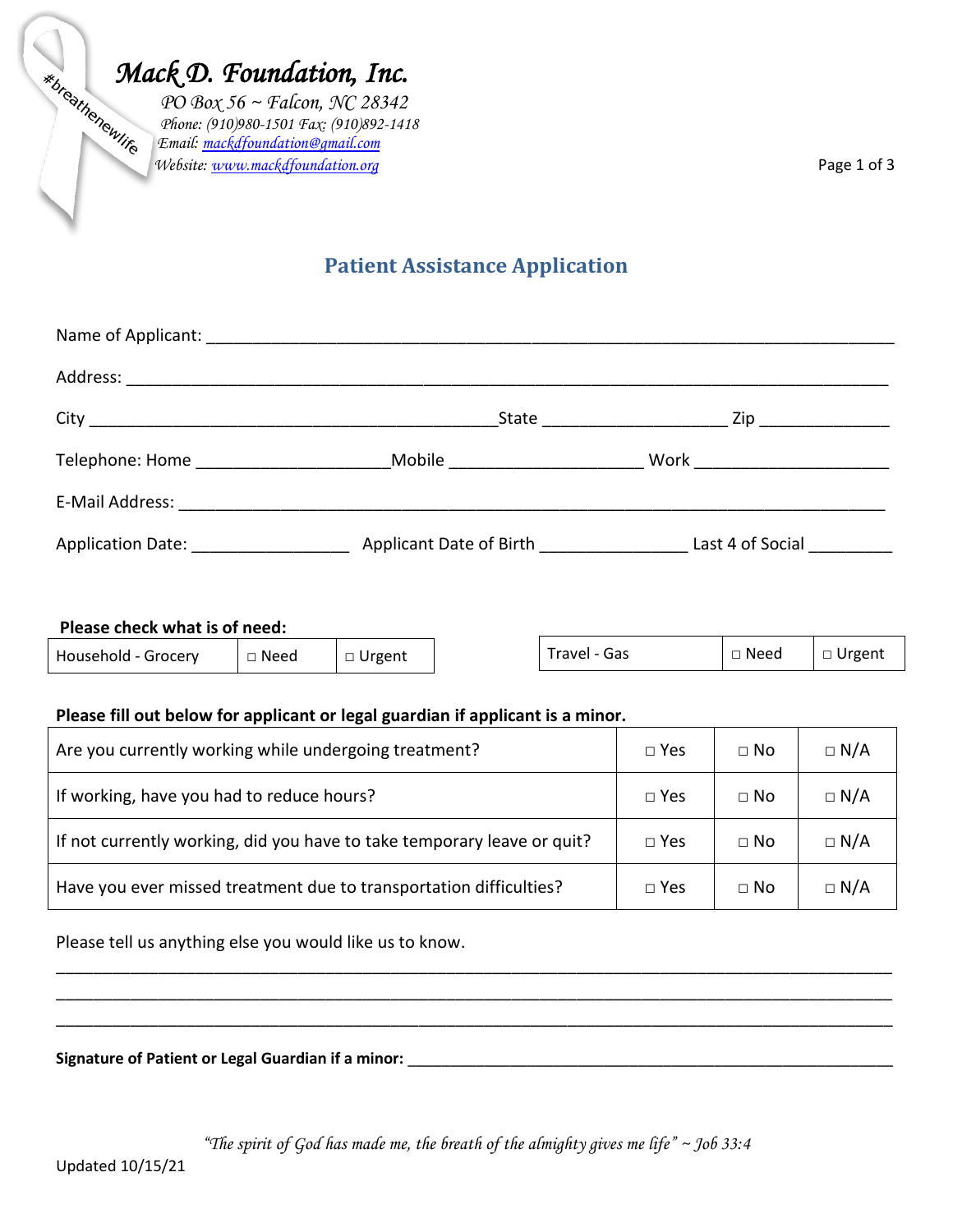*Mack D. Foundation, Inc.*<br>  $PO Box 56 \sim \text{Falcon, NC } 28342$ <br>  $(910)980-1501 \text{ Fax: } (910)892-141$  *PO Box 56 ~ Falcon, NC 28342 Phone: (910)980-1501 Fax: (910)892-1418 Email: [mackdfoundation@gmail.com](mailto:mackdfoundation@gmail.com) Website[: www.mackdfoundation.org](http://www.mackdfoundation.org/)* Page 2 of 3

# **Patient Assistance Application**

## **Healthcare Facility Information**

|                                                                                                                    | This page is to be filled out by the healthcare facility ONLY.                                                      |  |  |
|--------------------------------------------------------------------------------------------------------------------|---------------------------------------------------------------------------------------------------------------------|--|--|
|                                                                                                                    |                                                                                                                     |  |  |
|                                                                                                                    |                                                                                                                     |  |  |
|                                                                                                                    |                                                                                                                     |  |  |
|                                                                                                                    |                                                                                                                     |  |  |
|                                                                                                                    |                                                                                                                     |  |  |
|                                                                                                                    |                                                                                                                     |  |  |
|                                                                                                                    |                                                                                                                     |  |  |
|                                                                                                                    |                                                                                                                     |  |  |
|                                                                                                                    |                                                                                                                     |  |  |
|                                                                                                                    | Anticipated number of miles roundtrip to treatment for 90 days (please use the calculation below to determine):     |  |  |
|                                                                                                                    |                                                                                                                     |  |  |
|                                                                                                                    |                                                                                                                     |  |  |
| treatments, surgery, or complications resulting from Cancer.<br>Does this patient meet this requirement? _________ | Applicants must be currently receiving/undergoing radiation or chemotherapy treatments or hospitalized for hospice, |  |  |
|                                                                                                                    |                                                                                                                     |  |  |
|                                                                                                                    |                                                                                                                     |  |  |
|                                                                                                                    |                                                                                                                     |  |  |

**Mack D. Foundation, Inc. strives to help as many applicants as possible from the funds raised through our events and donors. Please understand our guidelines below when applying for assistance.** 

*"The spirit of God has made me, the breath of the almighty gives me life" ~ Job 33:4*